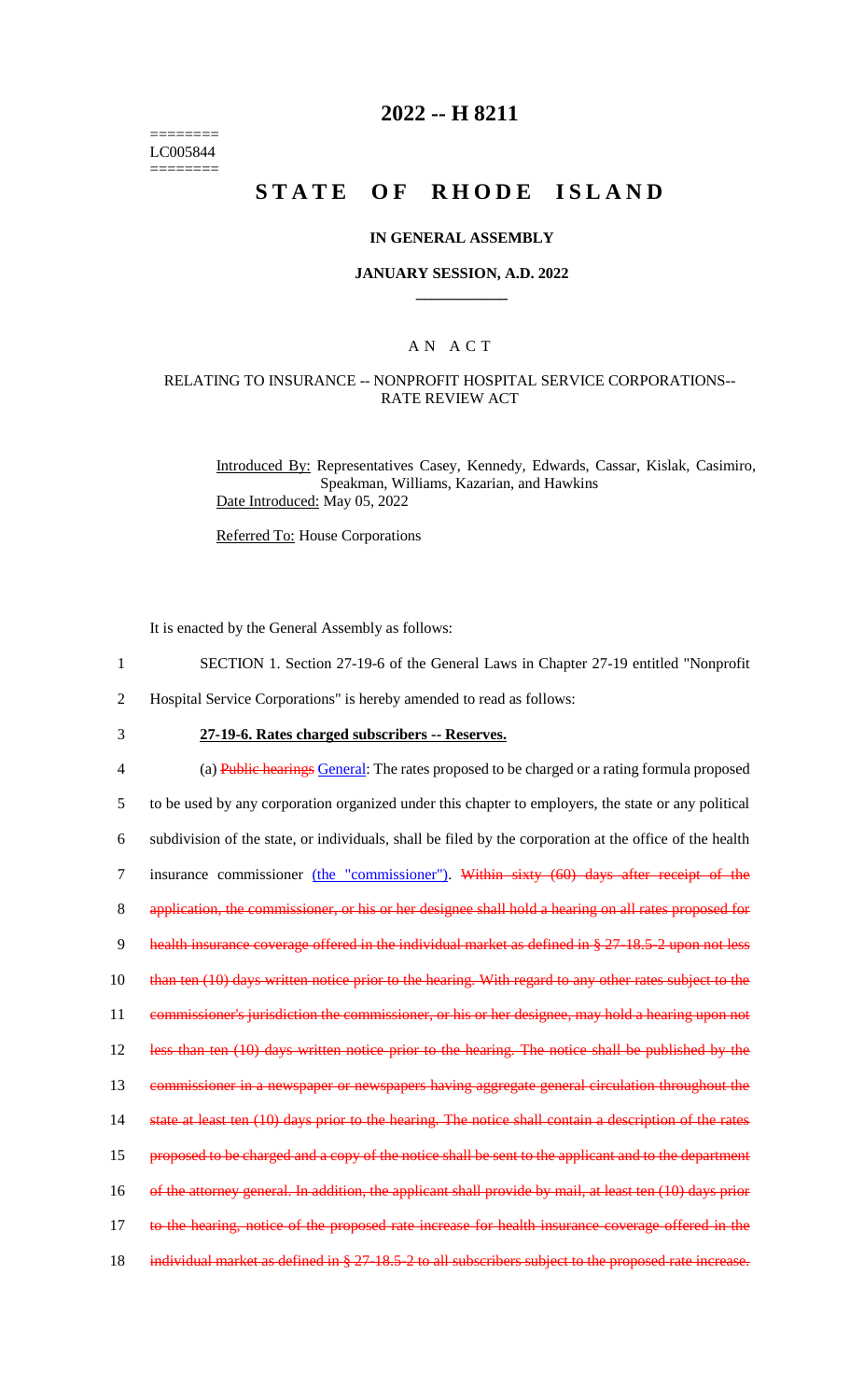1 (b) Public hearings: Within ten (10) days after receipt of a filing, the commissioner shall 2 determine, subject to the provisions of subsection (f) of this section, whether they intend to hold a 3 public meeting or a public hearing at which time notice of such determination shall be sent to the 4 insurance advocacy unit of the attorney general. Any such public hearing shall commence within 5 sixty (60) days after receipt of the application, upon not less than ten (10) days written notice prior 6 to the hearing, published by the commissioner in a newspaper or newspapers having aggregate 7 general circulation throughout the state, at least ten (10) days prior to the hearing. The notice shall 8 contain a description of the rates proposed to be charged and a copy of the notice shall be sent to 9 the applicant and to the department of the attorney general. In the event there is a public hearing, 10 the attorney general may engage the services of any expert or consultant necessary to assist in 11 reviewing the filing, including having the ability to seek additional relevant information from the 12 filer. All public hearings held pursuant to this section shall be held in accordance with the 13 provisions of chapter 35 of title 42. 14  $(b)(c)$  Filings with the Attorney General's Office: The applicant shall provide a copy of the 15 filing on all rates proposed for health insurance coverage offered in the individual market as defined 16 in § 27-18.5-2 to the Insurance Advocacy Unit of the Attorney General's Office insurance advocacy 17 unit of the attorney general's office simultaneously with the filing at the office of the health 18 insurance commissioner. 19  $(e)(d)$  Procedures: At any hearing held under this section, the applicant shall be required to 20 establish that the rates proposed to be charged or the rating formula to be used are consistent with 21 the proper conduct of its business and with the interest of the public. 22 Rates proposed to be charged by any corporation organized under this chapter shall be 23 sufficient to maintain total reserves in a dollar amount sufficient to pay claims and operating 24 expenses for not less than one month. Those reserves shall be computed as of each December 31st, 25 and a report setting forth the computation shall be submitted to the commissioner together with the 26 corporation's Rhode Island annual statement to the commissioner. Any documents presented in 27 support of a filing of proposed rates under this section shall be made available for inspection by 28 any party entitled to participate in a hearing or admitted as an intervenor in a hearing or such 29 conditions as the commissioner may prescribe provided under this section at a time and at a place 30 as the commissioner may deem reasonable. The commissioner, or his or her designee, upon the 31 hearing, may administer oaths, examine and cross-examine witnesses, receive oral and 32 documentary evidence, and shall have the power to subpoena witnesses, compel their attendance, 33 and require the production of books, papers, records, correspondence, or other documents which 34 he or she deems relevant. The commissioner shall issue a decision as soon as is reasonably possible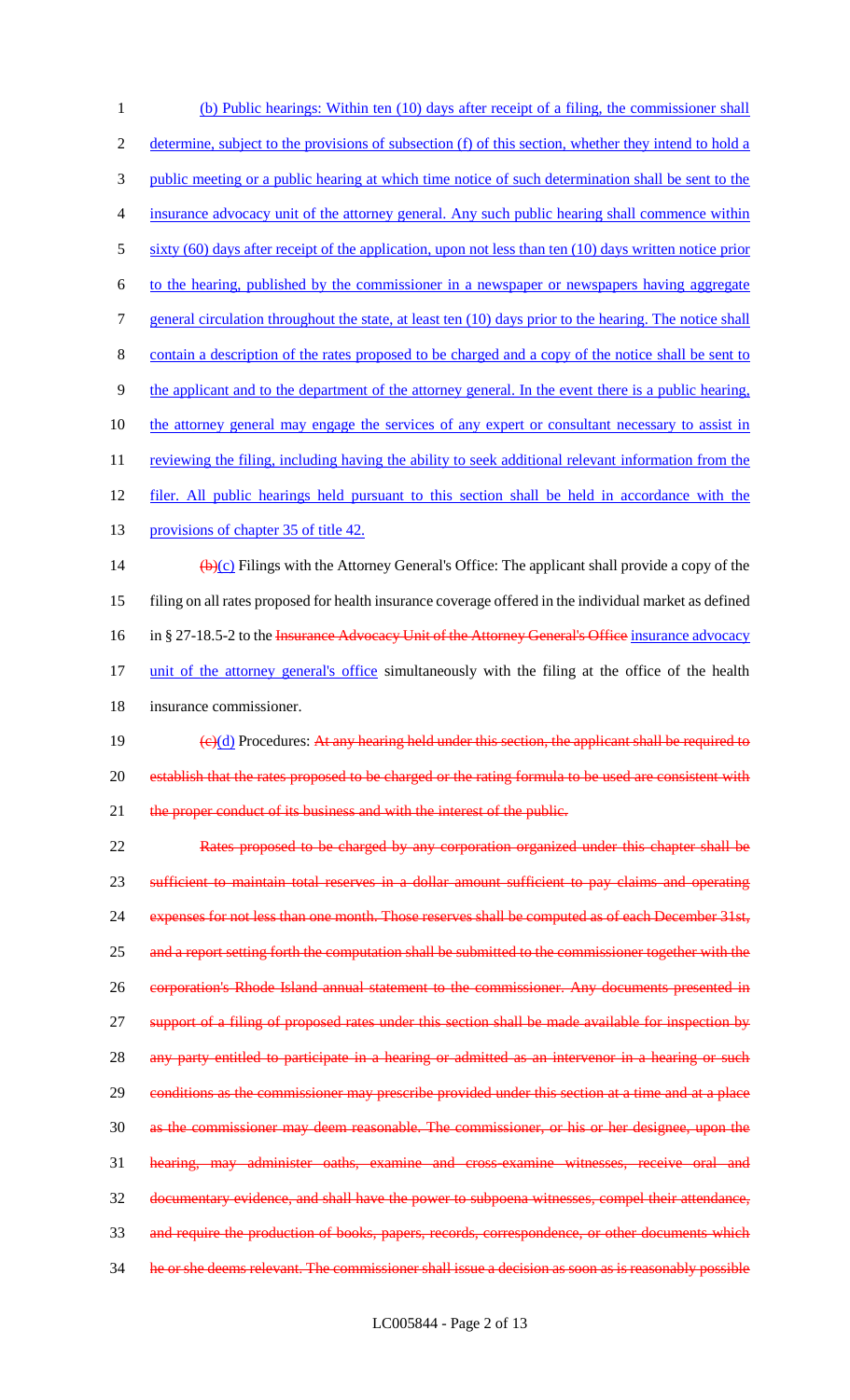following the completion of the hearing. The decision may approve, disapprove, or modify the rates proposed to be charged by the applicant. Applicants requesting changes in rates shall underwrite the reasonable expenses of the commissioner in connection with the hearing, including any costs 4 related to advertisements, stenographic reporting, and expert witnesses fees.

5 (1) The applicant shall be required to establish that the rates proposed to be charged are 6 consistent with the proper conduct of its business and with the interest of the public.

7 (2) Any documents presented in support of a filing of proposed rates under this section

8 shall be made available for public examination at a time and place that the commissioner may deem 9 reasonable.

10 (3) If a public hearing is held pursuant to subsection (b) of this section, the commissioner, 11 or designee, upon the hearing, may administer oaths, examine and cross-examine witnesses, receive 12 oral and documentary evidence, and shall have the power to subpoena witnesses, compel their 13 attendance, and require the production of books, papers, records, correspondence, or other 14 documents which they deem relevant. Any designee who shall conduct a hearing pursuant to this 15 section shall report their findings, in writing, to the commissioner, within a reasonable time 16 following the conclusion of the hearing, with a recommendation for approval, disapproval, or 17 modification of the rates proposed to be charged by the applicant. The commissioner shall make 18 and issue a decision not later than ten (10) days following the issuance of the recommended decision 19 or, if the commissioner hears the application without the appointment of a designee, as soon as is 20 reasonably possible following the completion of the hearing on the proposed rate change. The 21 decision may approve, disapprove, or modify the rates proposed to be charged by the applicant.

 $(d)(e)$  The term "designee," as used in this section, shall mean a person who is impartial; a member in good standing of the Rhode Island bar; and a person who is sufficiently acquainted with the rules of evidence as used in the superior court of the state so as to enable that person to conduct a hearing as designee of the commissioner. The reasonable per diem cost of the designee, as appointed by the commissioner, shall be paid by the applicant requesting changes in the rates.

27 (f) Notwithstanding any provision of this section to the contrary, the commissioner shall 28 hold a public hearing in any instance where the applicant covers ten thousand (10,000) or more 29 enrolled individuals in the individual market, and the rates proposed in the filing for the annual rate 30 increase for products offered in the individual market produce an overall average rate increase of 31 ten percent (10%) or more. The commissioner shall require that any filing for a rate increase for 32 products offered in the individual market shall include the calculation of the "overall, average-rate 33 increase" in order to determine whether a public hearing is required.

34 (1) For the purposes of this section, the calculation of the "overall, average-rate increase"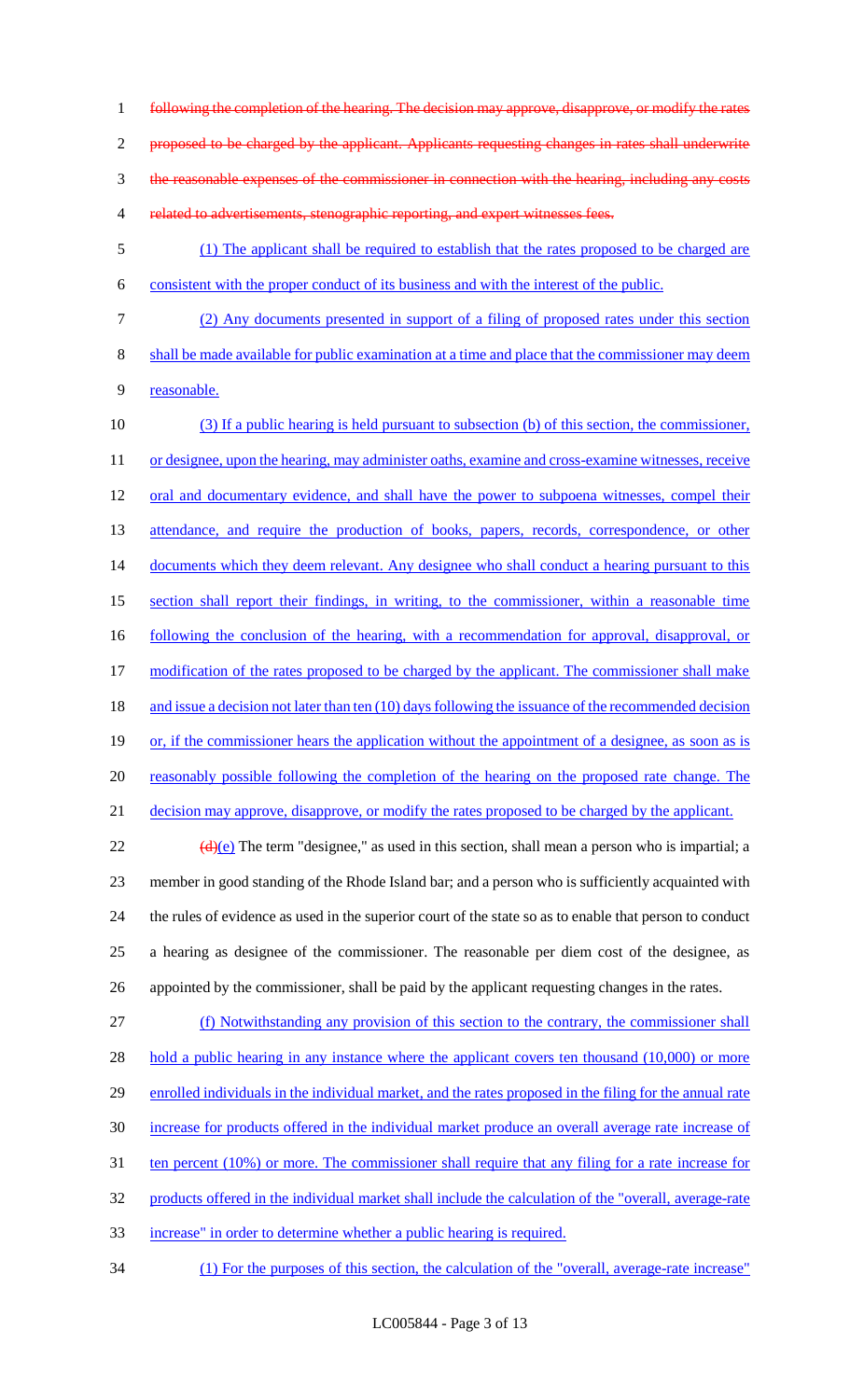1 shall be based on the overall average increase percent weighted by member premiums, excluding 2 the effects of age scale increases. To calculate the overall, average-rate increase, the applicant shall 3 multiply the proposed rate increase by product, times the total monthly renewing premium for each 4 product, and then divide the product by the sum of monthly renewing premiums for all products. 5 The commissioner shall require this calculation to be provided as part of the applicant's individual 6 market rate filing. 7 (g) In the event that subsection (f) of this section, in combination with § 42-62-13(b), would 8 result in more than one public hearing in any given calendar year, the commissioner may defer one 9 or more public hearing(s) for an applicant resulting from subsection (f) of this section or § 42-62- 10 13(b) until the subsequent calendar year, with the provision that one of the deferred applicants shall 11 be required to have a public hearing in the subsequent year, whether or not the applicants' filing 12 satisfies the requirements of subsection (f) of this section or § 42-62-13(b) in that subsequent 13 calendar year. 14 (h) The commissioner shall notify the attorney general of the filing(s) to be deferred and 15 the attorney general shall be given the opportunity to provide written comments and 16 recommendations to the commissioner regarding any such filing(s) deferred in accordance with 17 subsection (g) of this section. 18 (i) Notwithstanding any other provision of law to the contrary, the filing of proposed rates 19 or a rating formula, and the holding and conducting of any public hearing in connection with these 20 proposed rates or rating formula, shall be held in accordance with the provisions of chapter 35 of 21 title 42. 22 (j) Public comment. Whether or not a public hearing is held pursuant to subsection (f) of 23 this section, the commissioner shall solicit public comment regarding the rates proposed to be 24 charged. Public comment shall be solicited upon not less than ten (10) days written notice prior to 25 the date that either: 26 (1) A public meeting at which verbal comments may be provided; or 27 (2) That written comment must be received by the commissioner. 28 The notice shall contain a description of the rates proposed to be charged, or the formula 29 proposed to be used, and a copy of the notice shall be sent to the applicant and to the insurance 30 advocacy unit of the department of the attorney general. The attorney general shall be permitted to 31 conduct discovery in relation to the actuarial analysis and actuarial assumptions of the filer 32 regarding any filing in the individual market as defined in § 27-18.5-2. Any documents presented 33 in support of the filing under this section shall be made available for public examination at a time 34 and place that the commissioner may deem reasonable.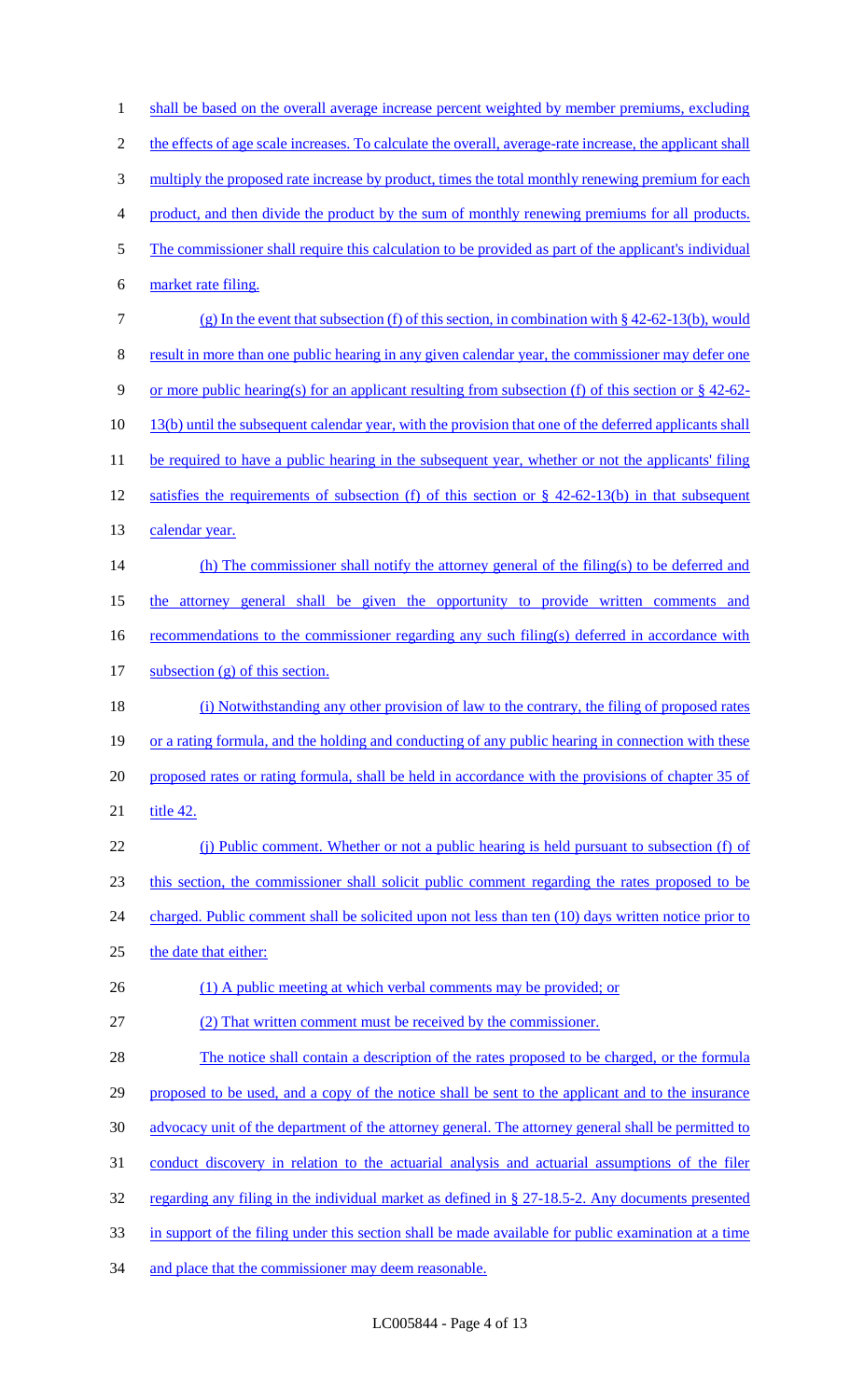1 (k) The applicant shall bear reasonable expenses of the commissioner in connection with a 2 filing made pursuant to this section, including any costs related to advertisements, stenographic 3 reporting, and expert fees, regardless of whether a public hearing is held. The applicant shall bear 4 reasonable expenses of the attorney general in relation to any public hearing conducted pursuant to 5 this section. The applicant shall bear reasonable expenses of the attorney general in relation to any 6 filing in the individual market that is not subject to a public hearing. 7 SECTION 2. Section 27-20-6 of the General Laws in Chapter 27-20 entitled "Nonprofit 8 Medical Service Corporations" is hereby amended to read as follows: 9 **27-20-6. Rates charged subscribers -- Reserves -- Hearing by commissioner.** 10 (a) Public hearings General: The rates proposed to be charged or a rating formula proposed 11 to be used by any corporation organized under this chapter to its subscribers, employers, the state 12 or any political subdivision of the state, or individuals, shall be filed by the corporation at the office 13 of the health insurance commissioner (the "commissioner"). Within sixty (60) days after receipt of 14 the application, the commissioner, or his or her designee, shall hold a hearing on all rates proposed 15 for health insurance coverage offered in the individual market as defined in § 27-18.5-2 upon not 16 less than ten (10) days written notice prior to the hearing. With regard to any other rates or rating 17 formula subject to the commissioner's jurisdiction the commissioner, or his or her designee, may 18 hold a hearing upon not less than ten (10) days written notice prior to the hearing. The notice shall 19 be published by the commissioner in a newspaper or newspapers having aggregate general 20 eirculation throughout the state at least ten (10) days prior to the hearing. The notice shall contain 21 a description of the rates proposed to be charged and a copy of the notice shall be sent to the 22 applicant and to the department of the attorney general. In addition, the applicant shall provide by 23 mail, at least ten (10) days prior to the hearing, notice of the proposed rate increase for health 24 insurance coverage offered in the individual market as defined in § 27-18.5-2 to all subscribers 25 subject to the proposed rate increase. 26 (b) Public hearings: Within ten (10) days after receipt of a filing, the commissioner shall 27 determine, subject to the provisions of subsection (f) of this section, whether they intend to hold a 28 public meeting or a public hearing at which time notice of such determination shall be sent to the 29 insurance advocacy unit of the attorney general. Any such public hearing shall commence within 30 sixty (60) days after receipt of the application, upon not less than ten (10) days written notice prior 31 to the hearing, published by the commissioner in a newspaper or newspapers having aggregate 32 general circulation throughout the state, at least ten (10) days prior to the hearing. The notice shall

33 contain a description of the rates proposed to be charged and a copy of the notice shall be sent to

34 the applicant and to the department of the attorney general. In the event there is a public hearing,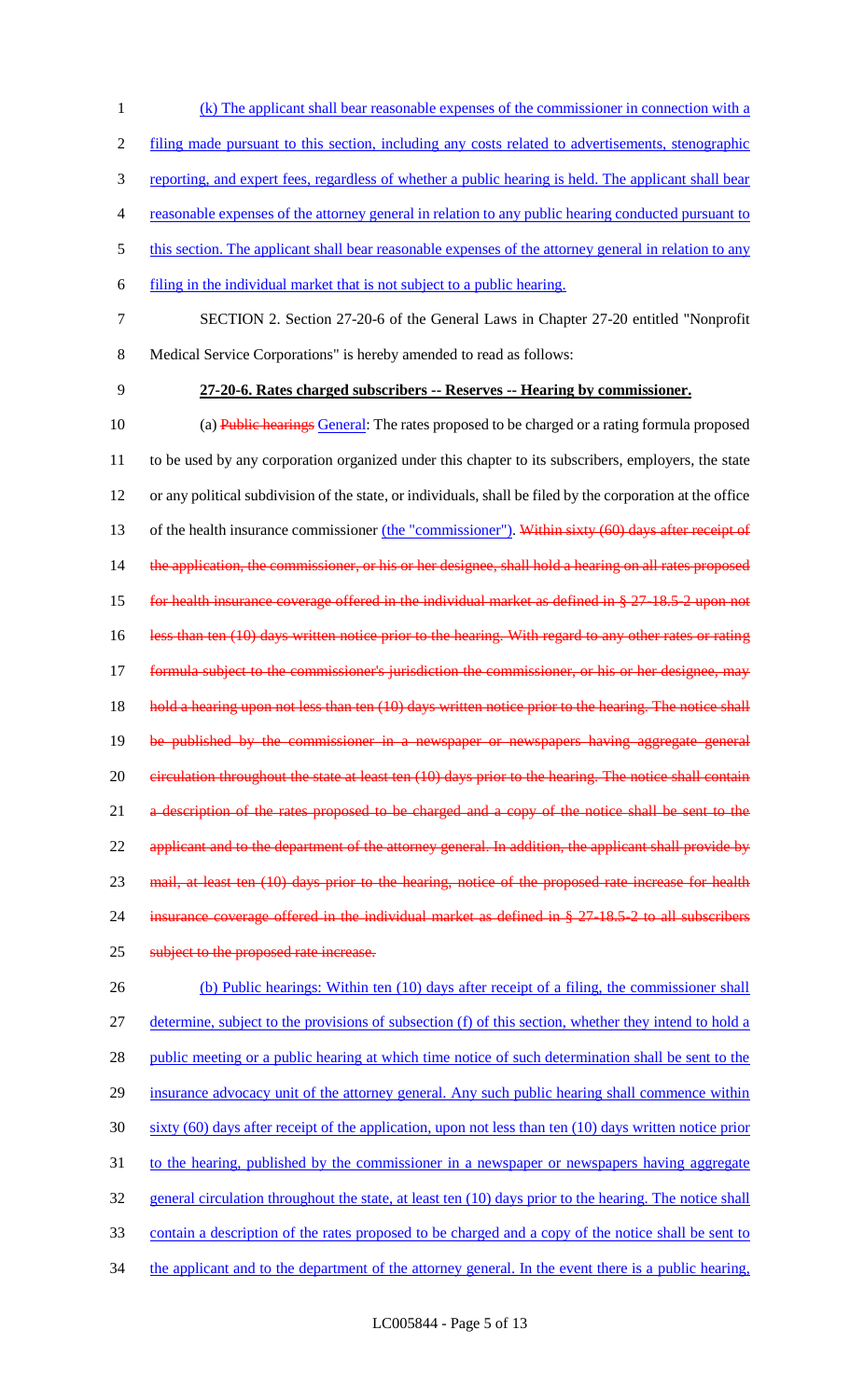1 the attorney general may engage the services of any expert or consultant necessary to assist in 2 reviewing the filing, including having the ability to seek additional relevant information from the 3 filer. All public hearings held pursuant to this section shall be held in accordance with the 4 provisions of chapter 35 of title 42.  $\frac{1}{2}$  (b)(c) Filings with the Attorney General's Office: The applicant shall provide a copy of the 6 filing on all rates proposed for health insurance coverage offered in the individual market as defined 7 in § 27-18.5-2 or for a Medicare supplement policy as defined in § 27-18.2-1 to the Insurance 8 Advocacy Unit of the Attorney General's Office insurance advocacy unit of the attorney general's 9 office simultaneously with the filing at the office of the health insurance commissioner. 10  $(e)(d)$  Procedures: At any hearing held under this section, the applicant shall be required to 11 establish that the rates proposed to be charged or the rating formula proposed to be used are 12 consistent with the proper conduct of its business and with the interest of the public. 13 Rates proposed to be charged by any corporation organized under this chapter shall 14 maintain total reserves in a dollar amount sufficient to pay claims and operating expenses for not 15 less than one month. Those reserves shall be computed as of each December 31st, and a report 16 setting forth the computation shall be submitted to the commissioner together with the corporation's 17 Rhode Island annual statement to the insurance commissioner of the state of Rhode Island. Any 18 documents presented in support of a filing of proposed rates under this section shall be made 19 available for inspection by any party entitled to participate in a hearing or admitted as an intervenor 20 in a hearing on such conditions as the commissioner may prescribe provided pursuant to this section 21 at a time and at a place as the commissioner may deem reasonable. The commissioner, or his or her 22 designee, upon the hearing, may administer oaths, examine and cross examine witnesses, receive 23 oral and documentary evidence, and shall have the power to subpoena witnesses, compel their 24 attendance, and require the production of books, papers, records, correspondence, or other 25 documents which the director deems relevant. The commissioner shall issue a decision as soon as 26 is reasonably possible following completion of the hearing. The decision may approve, disapprove, 27 or modify the rates proposed to be charged by the applicant. Applicants requesting changes in rates 28 shall underwrite the reasonable expenses of the commissioner in connection with the hearing, 29 including any costs related to advertisements, stenographic reporting, and expert witnesses fees. 30 (1) The applicant shall be required to establish that the rates proposed to be charged are 31 consistent with the proper conduct of its business and with the interest of the public. 32 (2) Any documents presented in support of a filing of proposed rates under this section 33 shall be made available for public examination at a time and place that the commissioner may deem 34 reasonable.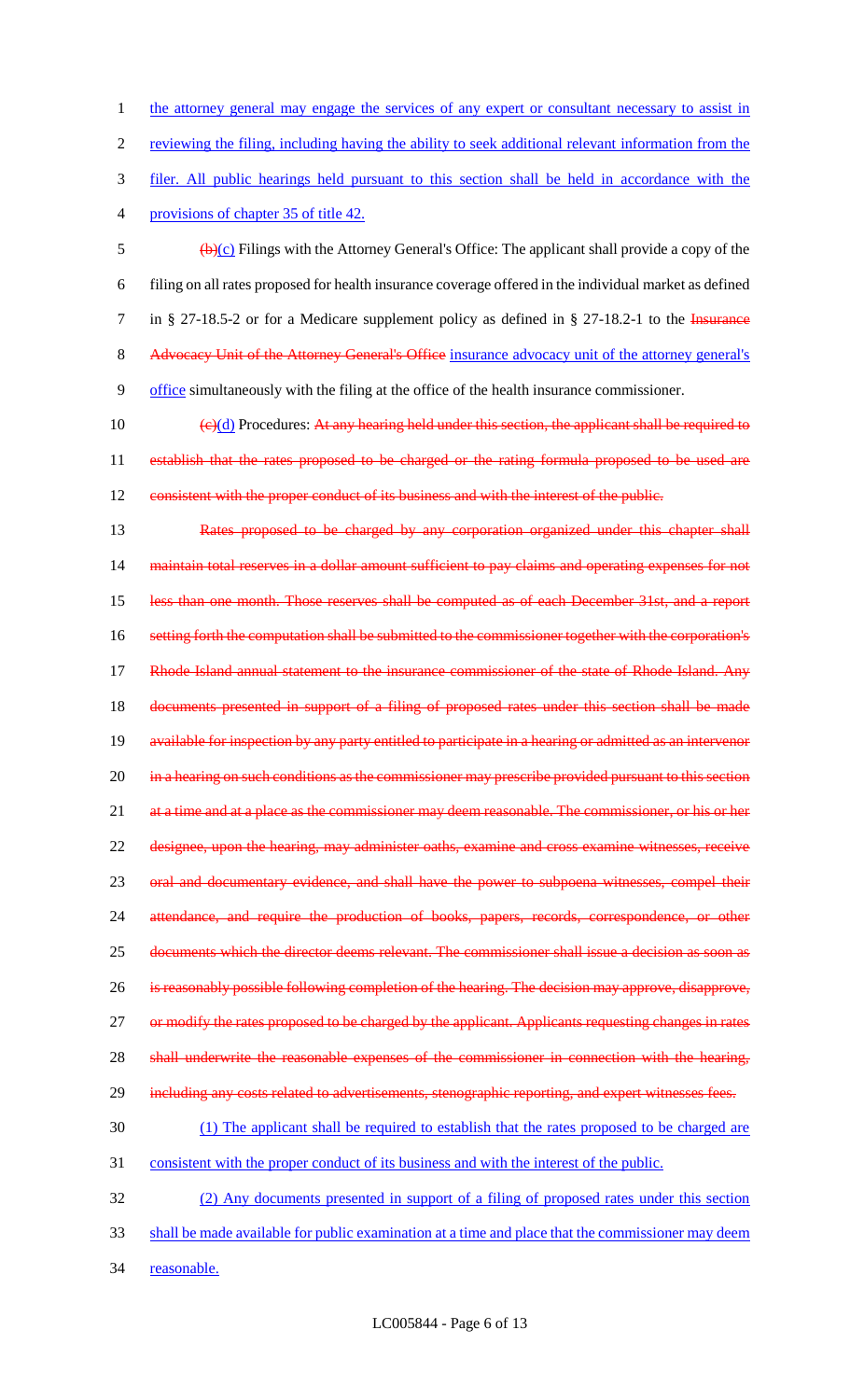(3) If a public hearing is held pursuant to subsection (b) of this section, the commissioner, 2 or designee, upon the hearing, may administer oaths, examine and cross-examine witnesses, receive 3 oral and documentary evidence, and shall have the power to subpoena witnesses, compel their 4 attendance, and require the production of books, papers, records, correspondence, or other 5 documents which they deem relevant. Any designee who shall conduct a hearing pursuant to this section shall report their findings, in writing, to the commissioner, within a reasonable time following the conclusion of the hearing, with a recommendation for approval, disapproval, or modification of the rates proposed to be charged by the applicant. The commissioner shall make and issue a decision not later than ten (10) days following the issuance of the recommended decision 10 or, if the commissioner hears the application without the appointment of a designee, as soon as is 11 reasonably possible following the completion of the hearing on the proposed rate change. The 12 decision may approve, disapprove, or modify the rates proposed to be charged by the applicant.  $(d)(e)$  The term "designee," as used in this section, shall mean a person who is impartial; a member in good standing of the Rhode Island bar; and a person who is sufficiently acquainted with the rules of evidence as used in the superior court of the state so as to enable that person to conduct a hearing as designee of the commissioner. The reasonable per diem cost of the designee, as appointed by the commissioner, shall be paid by the applicant requesting changes in the rates. (f) Notwithstanding any provision of this section to the contrary, the commissioner shall

19 hold a public hearing in any instance where the applicant covers ten thousand (10,000) or more 20 enrolled individuals in the individual market, and the rates proposed in the filing for the annual rate 21 increase for products offered in the individual market produce an overall average rate increase of 22 ten percent (10%) or more. The commissioner shall require that any filing for a rate increase for 23 products offered in the individual market shall include the calculation of the "overall, average-rate 24 increase" in order to determine whether a public hearing is required.

25 (1) For the purposes of this section, the calculation of the "overall, average-rate increase" 26 shall be based on the overall, average-increase percent weighted by member premiums, excluding 27 the effects of age scale increases. To calculate the overall, average-rate increase, the applicant shall 28 multiply the proposed rate increase by product, times the total monthly renewing premium for each 29 product, and then divide the product by the sum of monthly renewing premiums for all products. 30 The commissioner shall require this calculation to be provided as part of the applicant's individual 31 market rate filing. 32 (g) In the event that subsection (f) of this section, in combination with § 42-62-13(b), would

33 result in more than one public hearing in any given calendar year, the commissioner may defer one 34 or more public hearing(s) for an applicant resulting from subsection (f) of this section or § 42-62-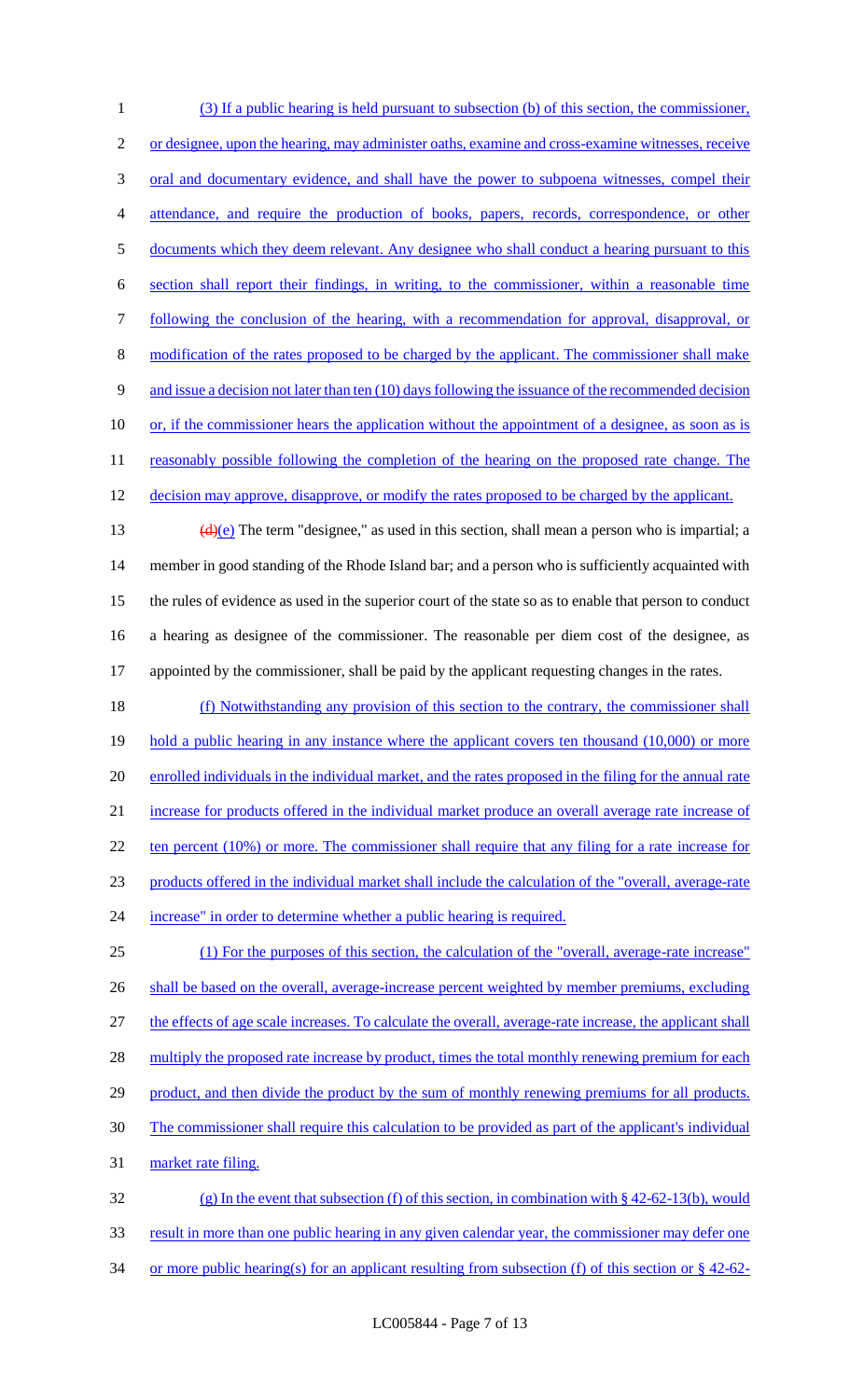1 13(b) until the subsequent calendar year, with the provision that one of the deferred applicants shall be required to have a public hearing in the subsequent year, whether or not the applicants' filing satisfies the requirements of subsection (f) of this section or § 42-62-13(b) in that subsequent calendar year. (h) The commissioner shall notify the attorney general of the filing(s) to be deferred and the attorney general shall be given the opportunity to provide written comments and 7 recommendations to the commissioner regarding any such filing(s) deferred in accordance with subsection (g) of this section. (i) Notwithstanding any other provision of law to the contrary, the filing of proposed rates 10 or a rating formula, and the holding and conducting of any public hearing in connection with these 11 proposed rates or rating formula, shall be held in accordance with the provisions of chapter 35 of title 42. (j) Public comment. Whether or not a public hearing is held pursuant to subsection (f) of 14 this section, the commissioner shall solicit public comment regarding the rates proposed to be charged. Public comment shall be solicited upon not less than ten (10) days written notice prior to 16 the date that either: (1) A public meeting at which verbal comments may be provided; or (2) That written comment must be received by the commissioner. 19 The notice shall contain a description of the rates proposed to be charged, or the formula 20 proposed to be used, and a copy of the notice shall be sent to the applicant and to the insurance 21 advocacy unit of the department of the attorney general. The attorney general shall be permitted to conduct discovery in relation to the actuarial analyses and actuarial assumptions of the filer regarding any filing in the individual market as defined in § 27-18.5-2. Any documents presented 24 in support of the filing under this section shall be made available for public examination at a time and place that the commissioner may deem reasonable. 26 (k) The applicant shall bear reasonable expenses of the commissioner in connection with a filing made pursuant to this section, including any costs related to advertisements, stenographic 28 reporting, and expert fees, regardless of whether a public hearing is held. The applicant shall bear reasonable expenses of the attorney general in relation to any public hearing conducted pursuant to this section. The applicant shall bear reasonable expenses of the attorney general in relation to any filing in the individual market that is not subject to a public hearing. SECTION 3. Section 42-62-13 of the General Laws in Chapter 42-62 entitled "Catastrophic Health Insurance Plan Act" is hereby amended to read as follows: **42-62-13. Rates charged.**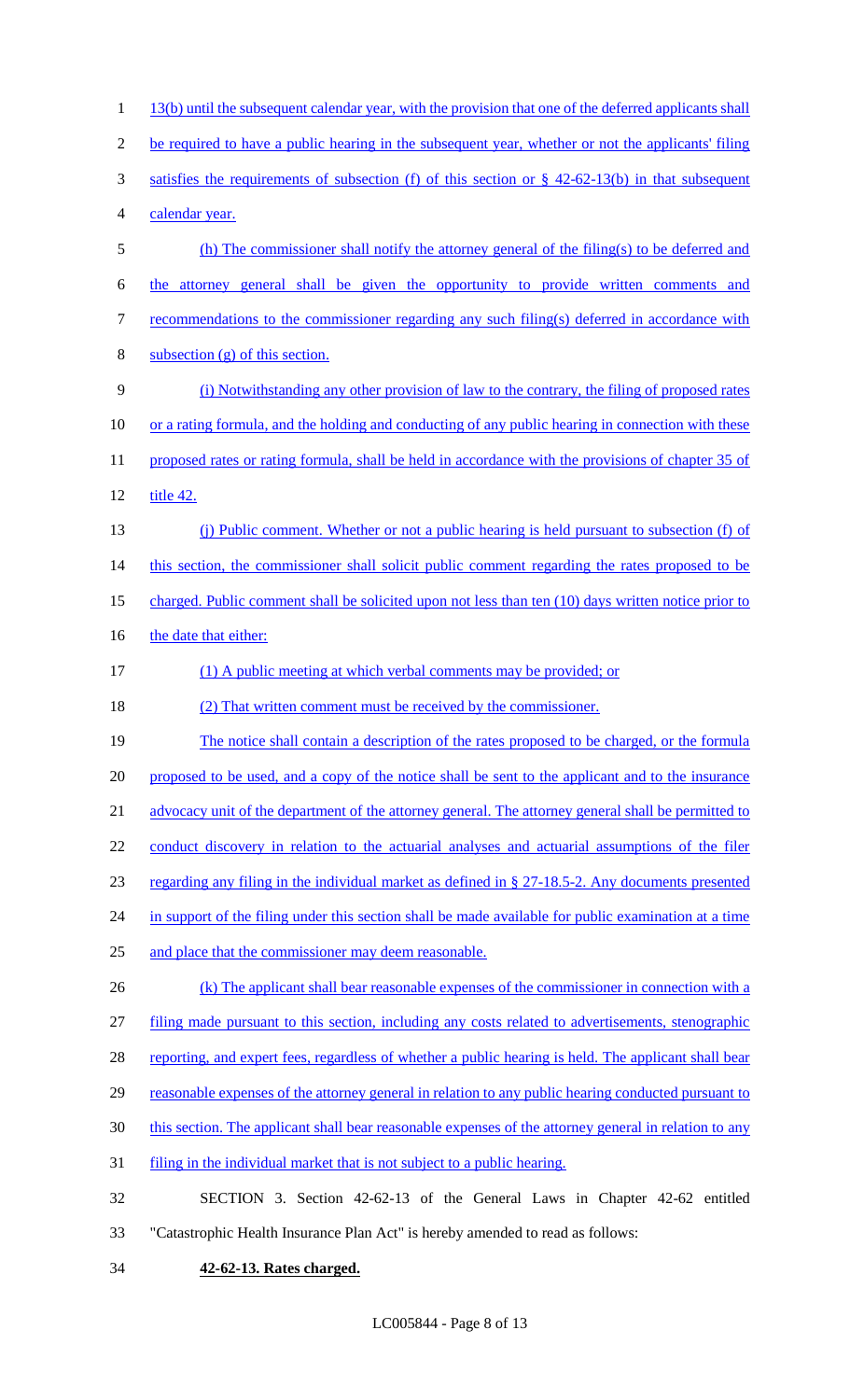1 (a) The rates proposed to be charged or a rating formula proposed to be used by any insurer 2 or health maintenance organization under this section to employers, the state or any political 3 subdivision of the state, or individuals, shall be filed by the insurer or health maintenance 4 organization at the office of the director of business regulation. This section does not apply to any 5 entity subject to § 27-19-1 et seq., and/or § 27-20-1 et seq. The rates proposed to be charged by 6 those entities shall be governed by the provisions of § 27-19-1 et seq., and/or § 27-20-1 et seq. 7 Within sixty (60) days after receipt of the application, the director, or the director's designee, may 8 hold a hearing upon not less than ten (10) days' written notice prior to the hearings. The notice shall 9 contain a description of the rates proposed to be charged, and a copy of the notice shall be sent to 10 the applicant and to the consumer protection unit of the department of attorney general. At any 11 hearing held under this section, the applicant shall be required to establish that the rates proposed 12 to be charged or the rating formula proposed to be used are consistent with the proper conduct of 13 its business and with the interest of the public. Any documents presented in support of a filing of 14 proposed rates under this section shall be made available for public examination at any time and 15 place that the director may deem reasonable. The director, or the director's designee, upon that 16 hearing may administer oaths, examine and cross-examine witnesses, receive oral and documentary 17 evidence, and shall have the power to subpoena witnesses, compel their attendance and require the 18 production of all books, papers, records, correspondence, or other documents which he or she 19 deems relevant. Any designee who shall conduct a hearing pursuant to this section shall report his 20 or her findings in writing to the director within eighty (80) days of the filing with a recommendation 21 for approval, disapproval, or modification of the rates proposed to be charged by the applicant. The 22 recommended decision shall become part of the record. The director shall make and issue a decision 23 not later than ten (10) days following the issuance of the recommended decision or, if the director 24 hears the application without the appointment of a designee, as soon as is reasonably possible 25 following the completion of the hearing on the proposed rate change. The decision may approve, 26 disapprove, or modify the rates proposed to be charged by the applicant. Insurers requesting 27 changes in rates shall underwrite the reasonable expenses of the department of business regulation 28 in connection with the hearing, including any costs related to advertisements, stenographic 29 reporting, and expert witnesses fees. Notwithstanding any other provisions of law, the filing of 30 proposed rates or a rating formula and the holding and conduct of any hearings in connection with 31 these proposed rates or rating formula shall be pursuant to this section. 32 (b) Whenever the term "designee" is used in this section, it shall mean a person who is

33 impartial, a member in good standing of the Rhode Island bar and a person who is sufficiently 34 acquainted with the rules of evidence as used in the superior court of the state so as to enable that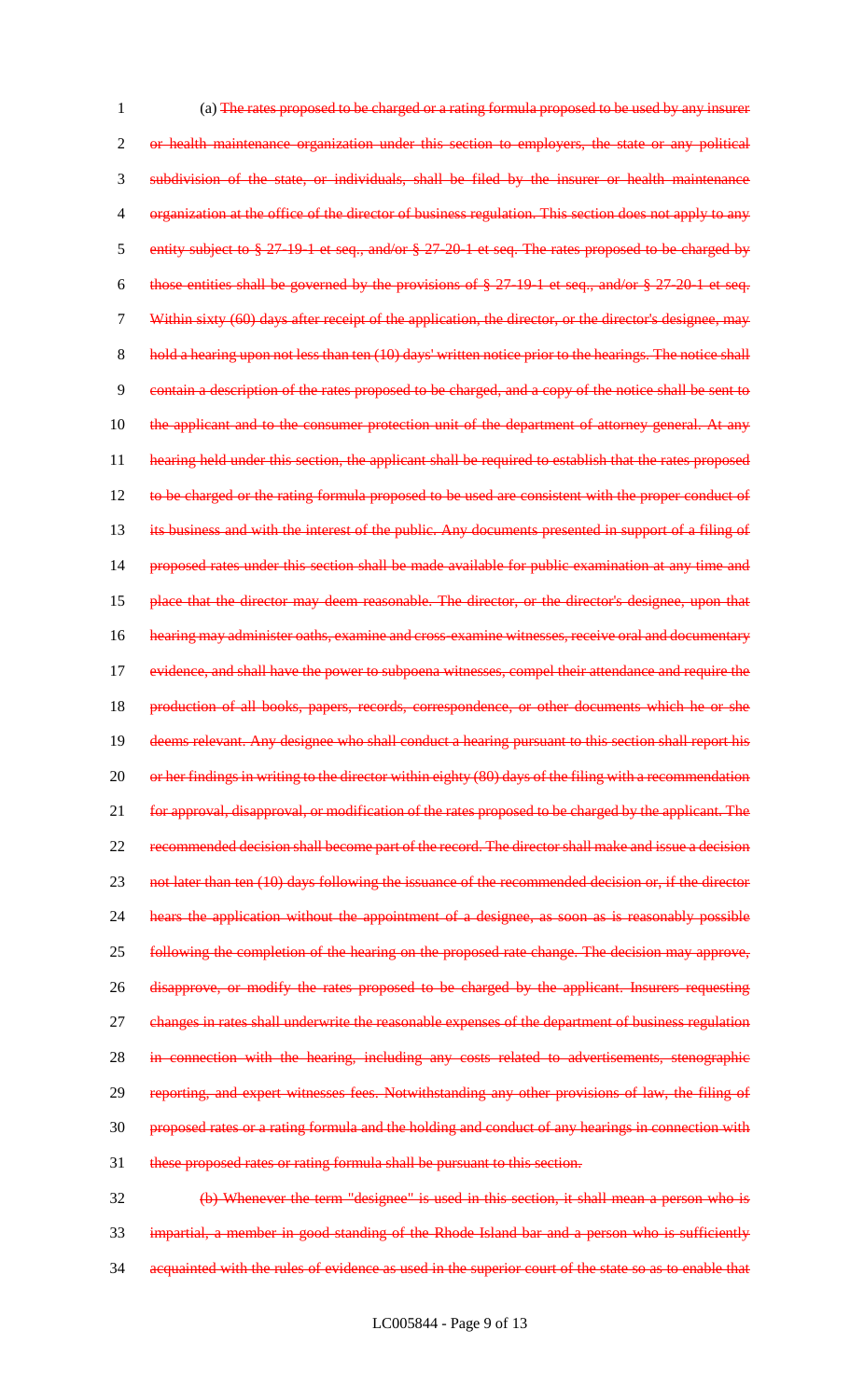1 person to conduct a hearing as designee of the director. The reasonable per diem cost of the designee 2 as appointed by the director shall be paid by the insurers requesting changes in the rates. The rates 3 proposed to be charged, or a rating formula proposed to be used, by any health insurer, dental 4 insurer, or health maintenance organization subject to title 27, to employers, the state or any 5 political subdivision of the state, or individuals, shall be filed at the office of the health insurance 6 commissioner (the "commissioner"). The rates proposed to be used by any health insurer, dental 7 insurer, or health maintenance organization in the individual market as defined in § 27-18.5-2 shall 8 be filed at the office of the health insurance commissioner and simultaneously with the attorney 9 general's insurance advocacy unit. The applicant shall be required to establish that the rates 10 proposed to be charged, or the rating formula proposed to be used, are consistent with the proper 11 conduct of its business and with the interest of the public. Within ten (10) days after receipt of the 12 filing, the commissioner shall determine, subject to subsection (b) of this section, whether they 13 intend to hold a public meeting or a public hearing at which time notice of such determination shall 14 be sent to the insurance advocacy unit of the attorney general. In the event there is a public hearing, 15 the attorney general may engage the services of any expert or consultant necessary to assist in 16 reviewing the filing, including having the ability to seek additional relevant information from the 17 filer. Any such public hearing shall commence within sixty (60) days after receipt of the filing. The 18 commissioner, or designee, may hold a hearing upon not less than ten (10) days prior written notice 19 to the public in a newspaper or newspapers having aggregate general circulation throughout the 20 state. The notice shall contain a description of the rates proposed to be charged, and a copy of the 21 notice shall be sent to the applicant and to the insurance advocacy unit of the department of attorney 22 general. Any documents presented in support of the filing under this section shall be made available 23 for public examination at any time and place that the commissioner may deem reasonable. 24 (b) Notwithstanding any provision of this section to the contrary, the commissioner shall 25 hold a public hearing in any instance where the applicant covers ten thousand (10,000) or more 26 enrolled individuals in the individual market, and the rates proposed in the filing for the annual rate 27 increase for products offered in the individual market produce an overall average rate increase of 28 ten percent (10%) or more. The commissioner shall require that any filing for a rate increase for 29 products offered in the individual market shall include the calculation of the "overall average-rate 30 increase" in order to determine whether a public hearing is required. 31 (1) For the purposes of this section, the calculation of the "overall, average-rate increase" 32 shall be based on the overall average increase percent weighted by member premiums, excluding 33 the effects of age scale increases. To calculate the overall average-rate increase, the applicant shall

34 multiply the proposed rate increase by product times the total monthly renewing premium for each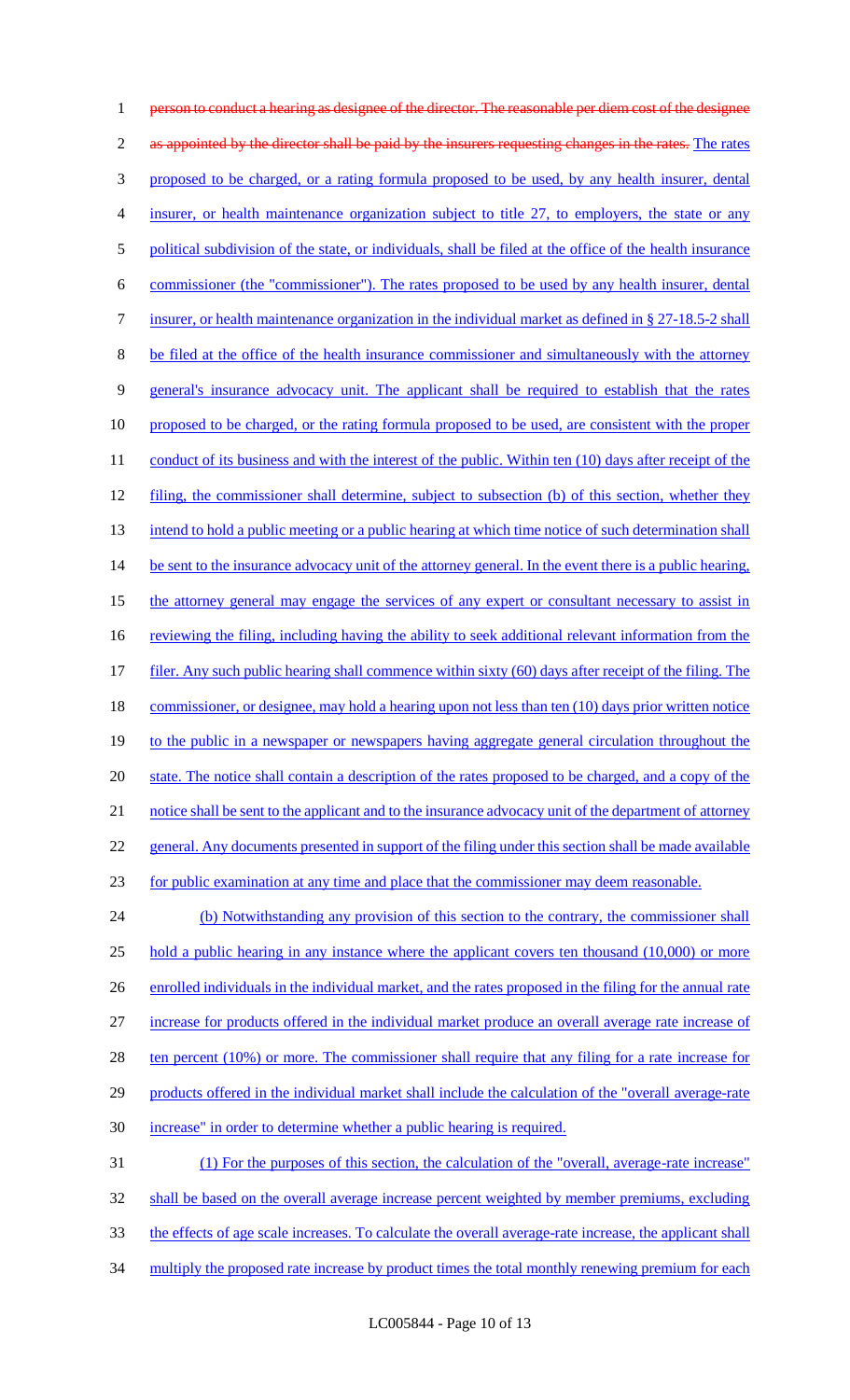1 product, and then divide the product by the sum of monthly renewing premiums for all products.

The commissioner shall require this calculation to be provided as part of the applicant's individual

market rate filing.

 (c) In the event that subsection (b) of this section, in combination with §§ 27-19-6(f) and 27-20-6(f), would result in more than one public hearing in any given calendar year, the commissioner may defer one or more public hearing(s) for applicant(s) resulting from subsection (b) of this section or §§ 27-19-6(f) and 27-20-6(f) until the subsequent calendar year, with the provision that one of the deferred applicants shall be required to have a public hearing in the subsequent year whether or not it satisfies the requirements of subsection (b) of this section or §§ 27-19-6(f) and 27-20-6(f) for that subsequent calendar year. 11 (d) The commissioner shall notify the attorney general of the filing(s) to be deferred and 12 the attorney general shall be given the opportunity to provide written comments and 13 recommendations to the commissioner regarding any such filing(s) that is deferred in accordance 14 with subsection (c) of this section. (e) Public Hearings. If a public hearing is held pursuant to subsection (b) of this section, 16 the commissioner, or designee, upon that hearing may administer oaths, examine and cross- examine witnesses, receive oral and documentary evidence, and shall have the power to subpoena 18 witnesses, compel their attendance, and require the production of all books, papers, records, 19 correspondence, or other documents which they deem relevant. The public hearing shall be held in 20 accordance with the provisions of chapter 35 of title 42. Any designee who shall conduct a hearing pursuant to this section shall report their findings in writing to the commissioner, within a reasonable time following the conclusion of the hearing, with a recommendation for approval, disapproval, or modification of the rates proposed to be charged by the applicant. The 24 recommended decision shall become part of the record. The commissioner shall make and issue a decision not later than ten (10) days following the issuance of the recommended decision or, if the 26 commissioner hears the application without the appointment of a designee, as soon as is reasonably possible following the completion of the hearing on the proposed rate change. The decision may 28 approve, disapprove, or modify the filing. (f) Notwithstanding any other provisions of law to the contrary, the filing of proposed rates, or a rating formula, and the holding and conducting of any public hearing in connection with these proposed rates, or rating formula, of any health insurer, dental insurer, or health maintenance organization subject to title 27 shall be held in accordance with the provisions of chapter 35 of title 42.

(g) Whenever the term "designee" is used in this section, it shall mean a person who is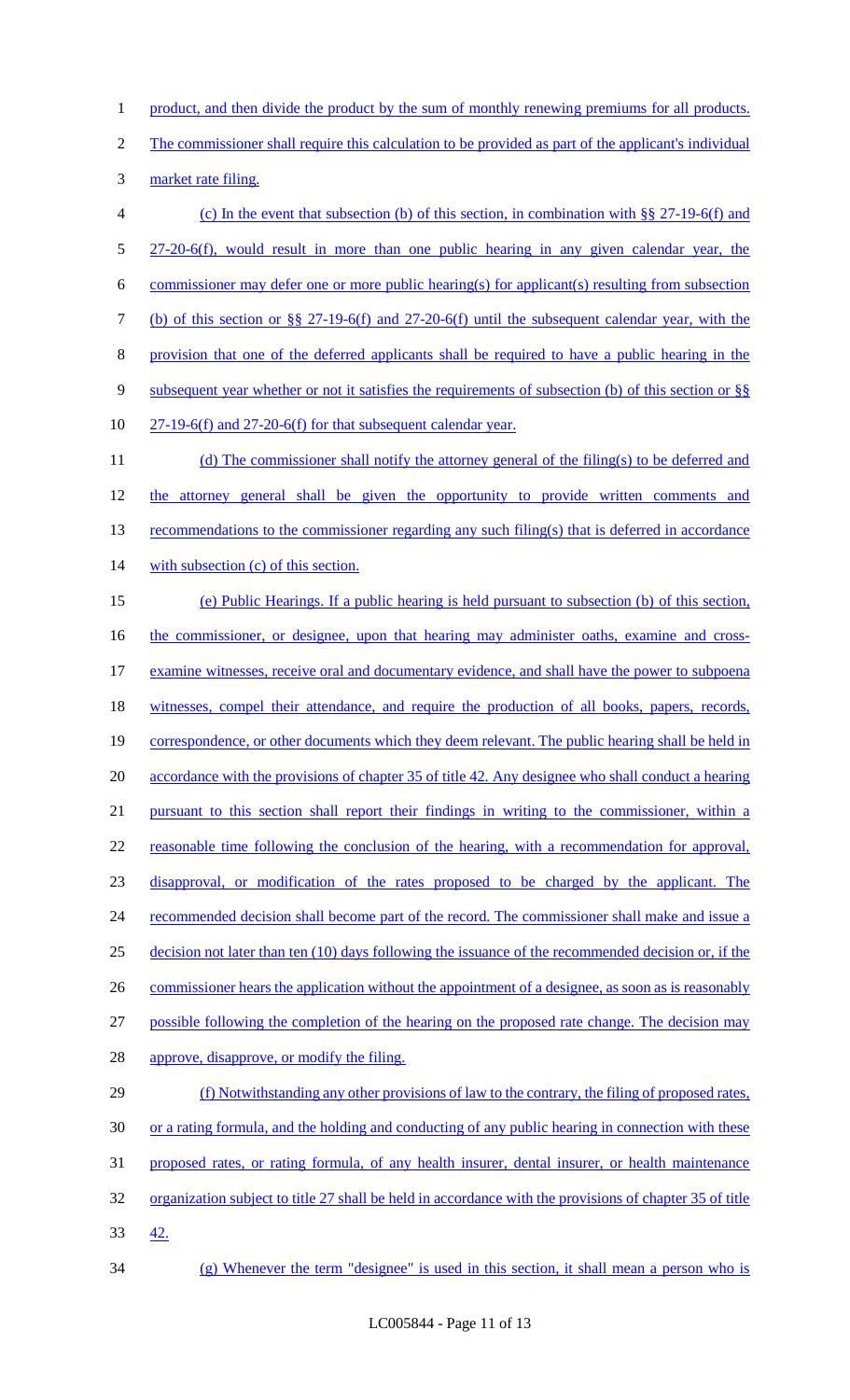| $\mathbf{1}$   | impartial, a member in good standing of the Rhode Island bar and a person who is sufficiently           |
|----------------|---------------------------------------------------------------------------------------------------------|
| $\mathfrak{2}$ | acquainted with the rules of evidence as used in the superior court of the state in order to enable     |
| 3              | that person to conduct a hearing as designee of the director. The reasonable per diem cost of the       |
| 4              | designee as appointed by the director shall be paid by the insurers requesting changes in the rates.    |
| 5              | (h) Public comment. Whether or not a public hearing is held pursuant to subsection (b) of               |
| 6              | this section, the commissioner shall solicit public comment regarding the rates proposed to be used.    |
| 7              | Public comment shall be solicited upon not less than ten (10) days written notice prior to the date     |
| 8              | that either:                                                                                            |
| 9              | (1) A public meeting at which verbal comments may be provided; or                                       |
| 10             | (2) That written comment must be received by the commissioner.                                          |
| 11             | The notice shall contain a description of the rates proposed to be charged, and a copy of               |
| 12             | the notice shall be sent to the applicant and to the insurance advocacy unit of the department of       |
| 13             | attorney general. The attorney general shall be permitted to conduct discovery in relation to the       |
| 14             | actuarial analysis and actuarial assumptions of the filer regarding any filing in the individual market |
| 15             | as defined in § 27-18.5-2. Any documents presented in support of the filing under this section shall    |
| 16             | be made available for public examination at a time and place that the commissioner may deem             |
| 17             | reasonable.                                                                                             |
| 18             | (i) The applicant shall bear reasonable expenses of the commissioner in connection with a               |
| 19             | filing made pursuant to this section, including any costs related to advertisements, stenographic       |
| 20             | reporting, and expert fees, regardless of whether a public hearing is held. The applicant shall bear    |
| 21             | reasonable expenses of the attorney general in relation to any public hearing conducted pursuant to     |
| 22             | this section. The applicant shall bear reasonable expenses of the attorney general in relation to any   |
| 23             | filing in the individual market that is not subject to a public hearing.                                |
| 24             | SECTION 4. This act shall take effect on January 1, 2023.                                               |

 $=$ LC005844  $=$